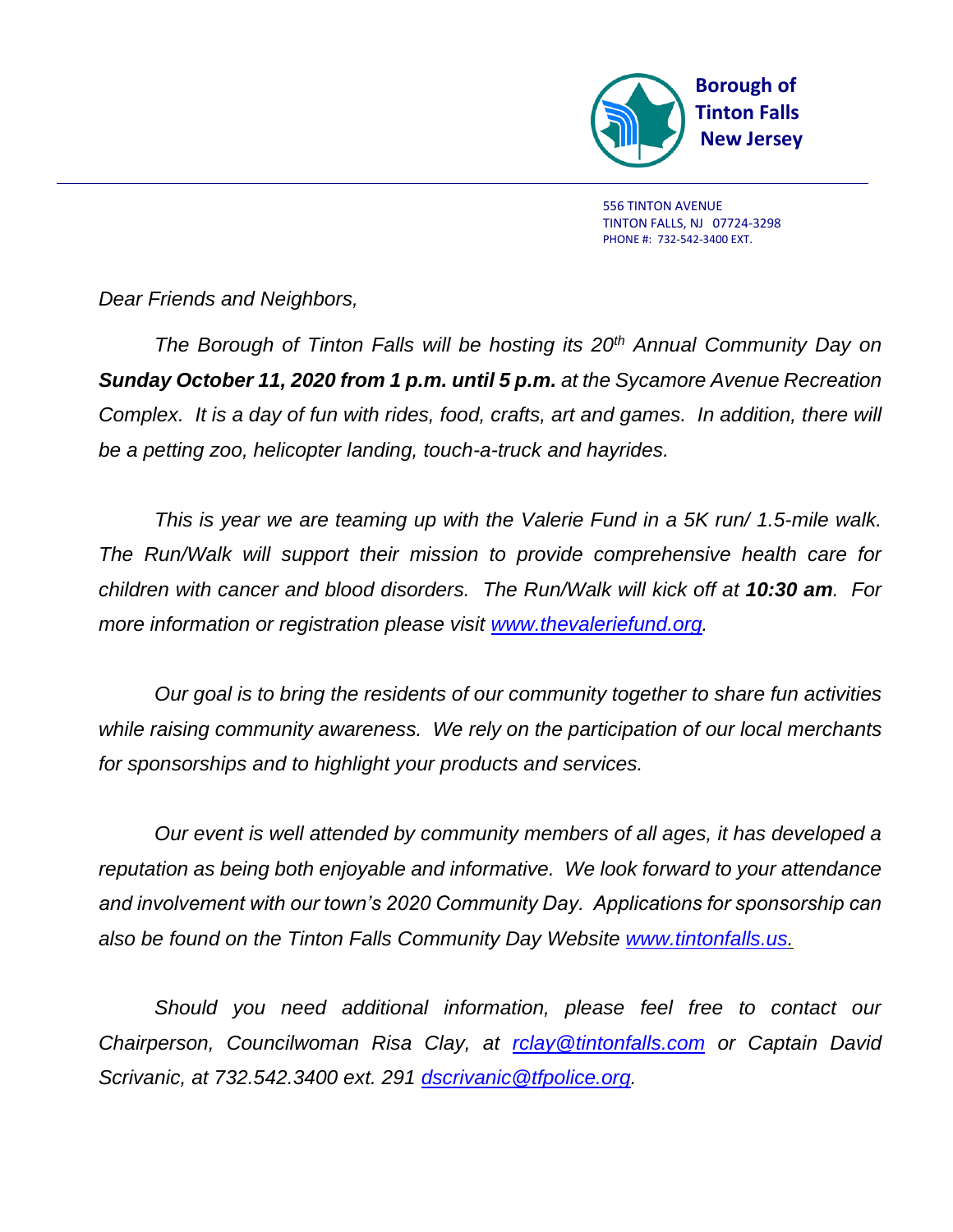

# *2020 COMMUNITY DAY APPLICATION FORM*

| (CIRCLE ONE)          | VENDOR                       | NON-PROFIT                                                                                                                                                                                                                     |      | <b>TOUCH-A-TRUCK</b> |               |  |
|-----------------------|------------------------------|--------------------------------------------------------------------------------------------------------------------------------------------------------------------------------------------------------------------------------|------|----------------------|---------------|--|
| (CIRCLE ONE)          | <b>PLATINUM</b>              | <b>DIAMOND</b>                                                                                                                                                                                                                 | GOLD | SILVER               | <b>BRONZE</b> |  |
|                       |                              | NAME OF BUSINESS                                                                                                                                                                                                               |      |                      |               |  |
|                       |                              |                                                                                                                                                                                                                                |      |                      |               |  |
| <b>CONTACT PERSON</b> |                              |                                                                                                                                                                                                                                |      |                      |               |  |
|                       |                              | CONTACT NUMBER                                                                                                                                                                                                                 |      |                      |               |  |
|                       |                              | FAX NUMBER                                                                                                                                                                                                                     |      |                      |               |  |
|                       |                              | EMAIL ADDRESS COMMUNICATION CONTINUES.                                                                                                                                                                                         |      |                      |               |  |
| (REQUIRED)            |                              | AGREEMENT SIGNATURE NAME AND RESERVE TO A SERIES AND RESERVE TO A SERIES AND RESERVE TO A SERIES AND RESERVE TO A SERIES AND RESERVE TO A SERIES AND RESERVE TO A SERIES AND RESERVE TO A SERIES AND RESERVE TO A SERIES AND R |      |                      |               |  |
|                       | <b>ITEMS TO BE DISPLAYED</b> |                                                                                                                                                                                                                                |      |                      |               |  |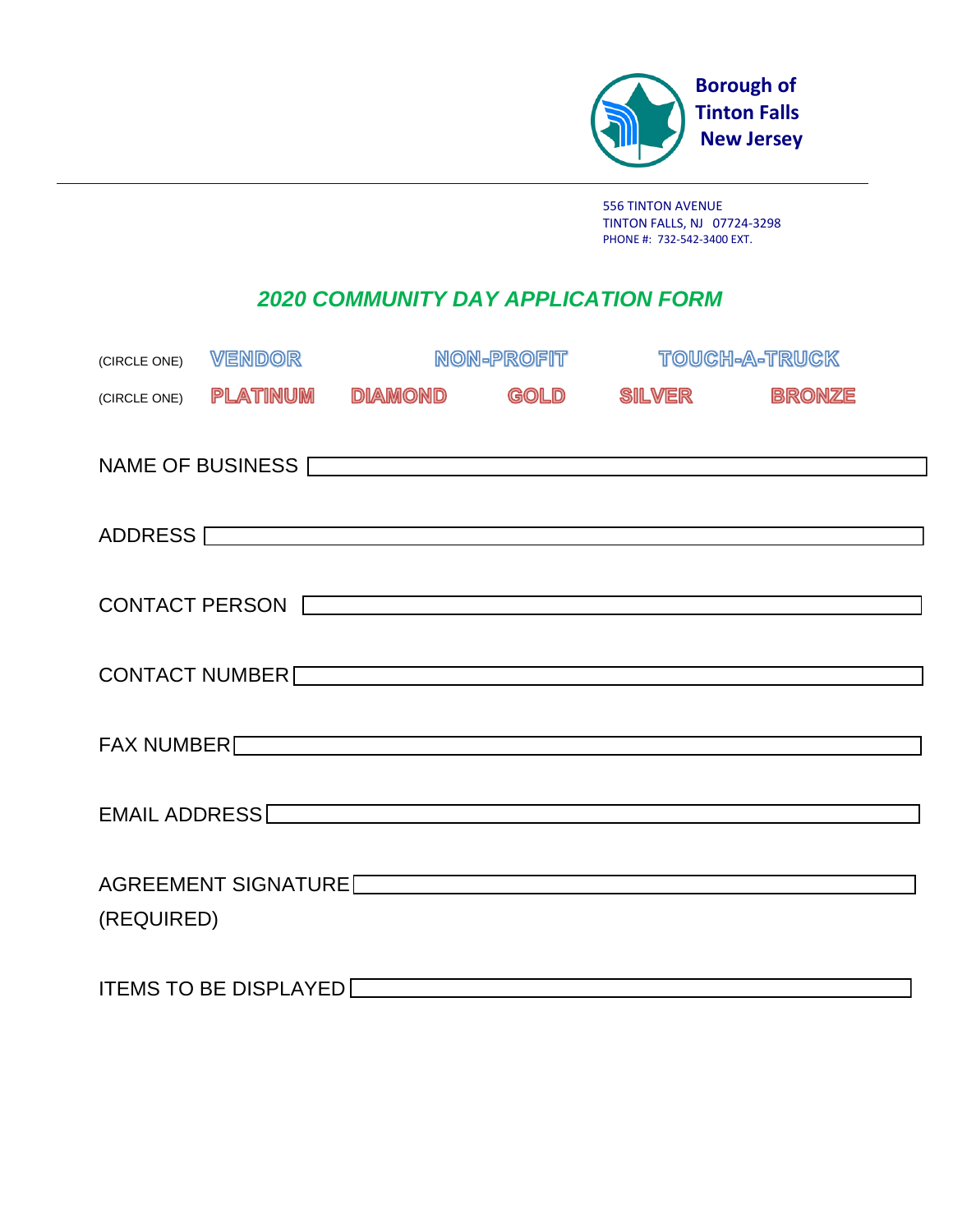

## **Sponsorships**

### **Diamond Sponsorship**  $$2,000.00$  - up

Logo to appear on header of the calendar on each month. Borough calendar will be mailed out throughout the Borough of Tinton Falls. Your Logo will also be displayed on our tintonfalls.us website. Ask about banner opportunity on the stage. Vendor Space 24' x 24' premium display space.

### **Platinum Sponsorship**  $$1,000.00$

Logo to appear on the footer of the calendar on each month. Borough calendar will be mailed out throughout the Borough of Tinton Falls. Your Logo will also be displayed on our tintonfalls.us website. Vendor Space 24' x 12' premium display space.

### **Gold Sponsorship**  $$500.00$

Quarter page ad space to appear at the end of the calendar. Borough calendar will be mailed out throughout the Borough of Tinton Falls. Vendor Space 12' x 12' display space (if needed).

#### **Silver Sponsorship** \$250.00

Business card size ad space to appear at the end of the calendar. Borough calendar will be mailed out throughout the Borough of Tinton Falls. Vendor Space 10' x 10' display space (if needed).

## **Bronze Sponsorship**  $$150.00$

Vendor Space 10' x 10'.